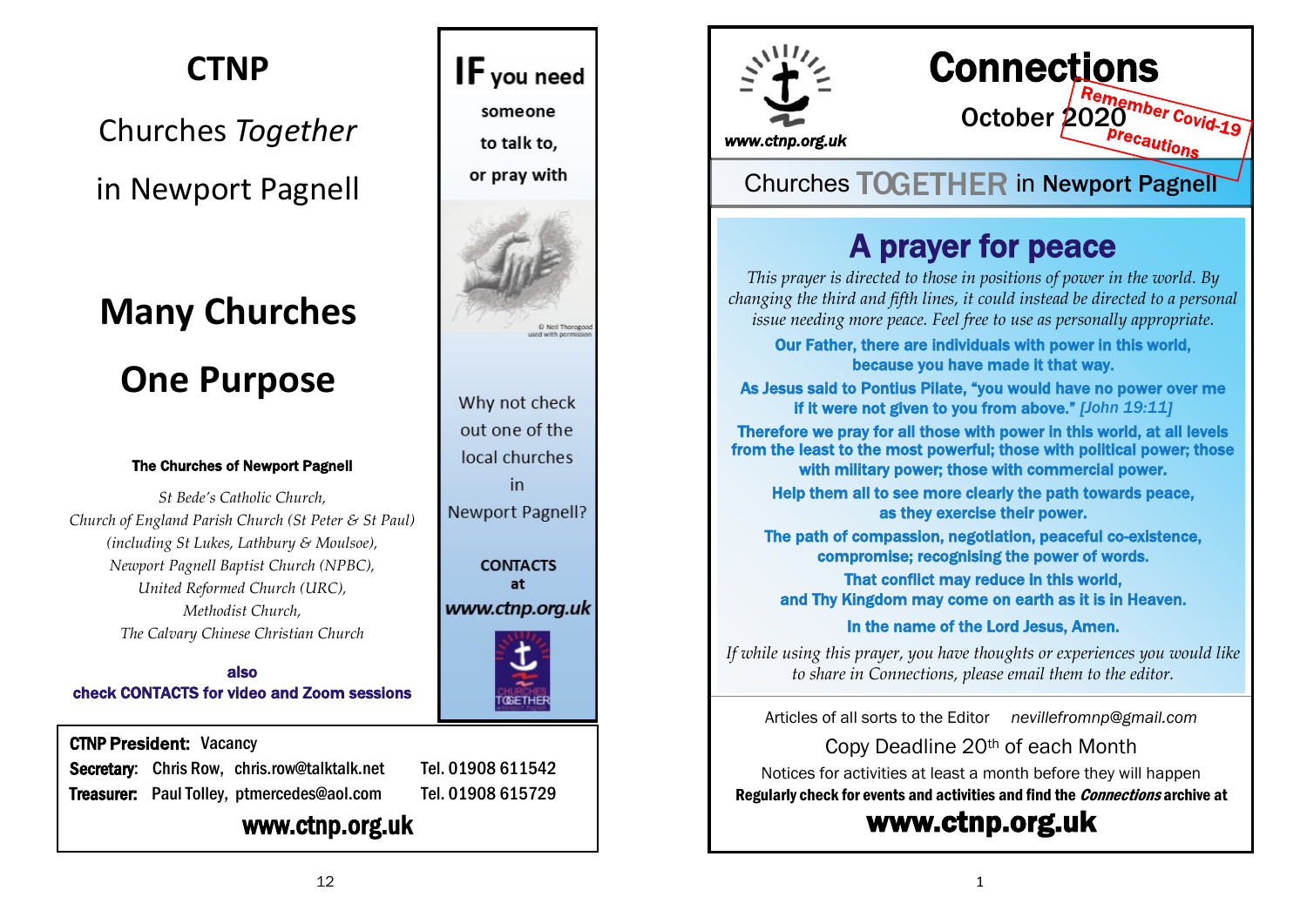## Minister's Letter

#### Your Red Sea experience?

HE F<br>
lates<br>
mar<br>
runr HE RESTRICTIONS ON OUR LIVES KEEP CHANGING due to the latest government advice about the Covid-19 situation. It makes many feel very insecure and it must be a nightmare if you are running a business, or need a holiday.

We all feel a little like Moses standing at the Red Sea and wondering if there will ever be a way through to the promised land of 'normal life'. When in the middle of difficult situations we can lose hope that there is ever a way through it all. It is like being trapped in a bubble and only seeing a blurred haze where we want to be, outside the bubble.

In the Bible story the waters of the Red Sea did eventually part and a safe way through was provided by God. Moses' patience and faith were tested by the waiting and the uncertainty—but God provided a way through.

Similarly, we all have our own personal Red Seas to pass through since life throws many difficulties our way. The way ahead can appear to be blocked through relationship, health, work or monetary problems. In these situations remember the story of the parting of the Red Sea. What is your Red Sea that needs to be parted, and who is playing the part of Moses to lead and guide you through? God answered Moses' prayer for freedom and release. God responds and provides a path ahead.

We hope that the virus restrictions will end soon—but what then? What is our vision for the future and how do we apply all that we have learnt this year to it?

#### CTNP FORUM

the annual public meeting of Churches Together in Newport Pagnell



## an internet Zoom session

#### Thursday 15th October, 7.30pm

**TO ATTEND:** please send an email to Chris Row (CTNP secretary) to get the Zoom link

chris.row@talktalk.net

All are welcome.

Please mention in your email which church you attend, if you are a member of one of the Newport Pagnell churches.

## CTNP Holiday Club

## Next Year

*(Covid-19 conditions permitting)*

*planned for 9th-12th August 2021*

Lovat Hall, Newport Pagnell Baptist Church

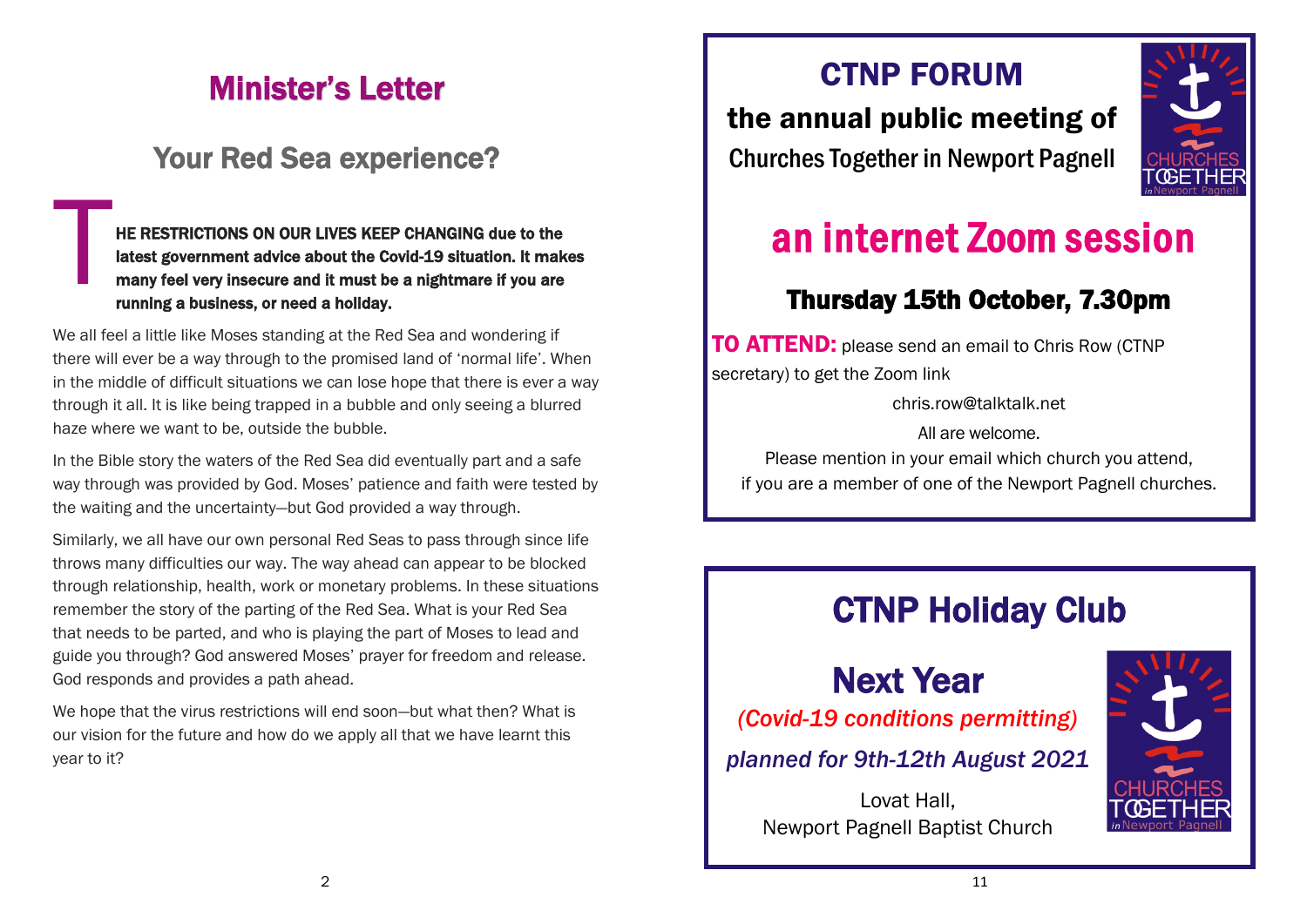#### The Newport Pagnell Emergency Help Scheme (EHS)

#### currently **SUSPENDED** because of Covid-19/Coronavirus

it is impossible to maintain safe distancing in a car

#### Time is running out...

#### ...to find an editor

to continue the production of this monthly CTNP newsletter *Connections*.

If you would like to see the publication of this newsletter continue

Please Contact Neville Watson *[nevillefromnp@gmail.com](mailto:nevillefromnp@gmail.com)*



*Source acknowledged: pinclipart.com*

What will we do differently and how will we be when things 'get back to normal'? Will we use the memory of these difficult times to enhance the lives of others and ourselves? We can plan ahead with this before the crisis is over since history shows that no pandemic lasts forever. Even the Black Death and the dreadful Spanish Flu virus after the First World War ended eventually.

We can learn to make a 'silk purse out of a sow's ear' regarding recent months. An example of this is how many families have grown closer to each other. Many have resumed cycling again or walking together along the canal bank—appreciating the natural world around them. Others have revisited the territory of exploring their faith in God and the quest for real meaning in life.

Times have been bad for some families where friendships, bereavement and working arrangements have been under real pressure. We can still put these things before God and seek His discernment and way through these Red Seas in our lives. The Christian belief that He became a person called Jesus, living amongst us, shows that God cares and wants us to seek His help and love, whatever we are facing in life.

Trust and hope in God our deliverer.

*Revd Nick Evans,*

*Rector of Newport Pagnell*

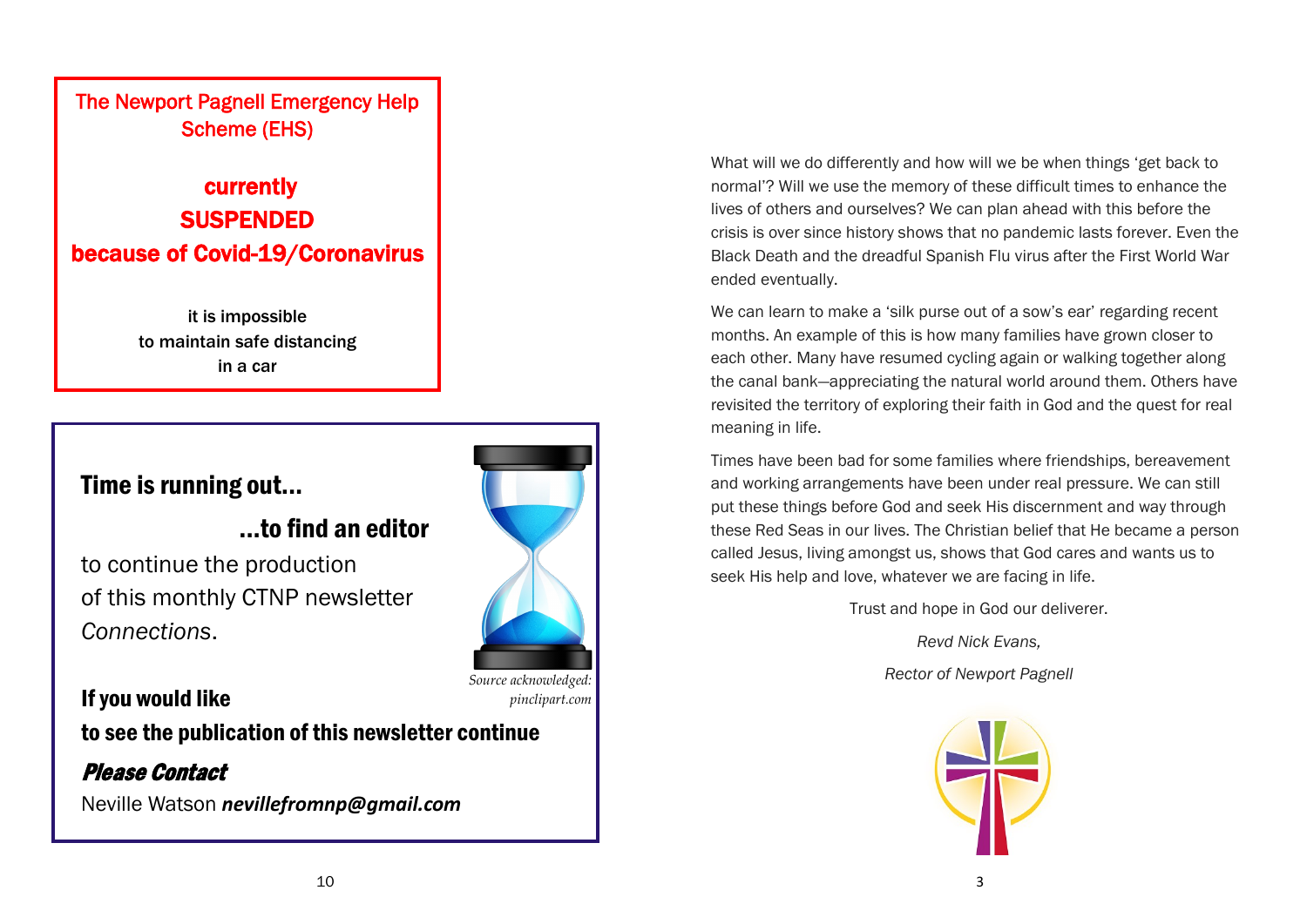### *Newport Pagnell Methodist Church*





## **SUSPENDED**

*Until further notice Because of Covid-19/Coronavirus* 

#### FOOD BANK XTRA—FOOD BANK XTRA

New collection for Food Bank donations in front of the URC, or a pick-up can be arranged .

Find details at <https://www.npcovid19.org/>

#### If you would like to



- contribute a short article of comment or testimony
- join in discussions about how to communicate about **CTNP**

Contact Neville Watson

#### *[nevillefromnp@gmail.com](mailto:nevillefromnp@gmail.com)*



## Newport Pagnell Covid-19 Response Group

Local volunteers helping Newport Pagnell residents

N ewport Pagnell Covid-19 Response Group is an umbrella group of around 60 local volunteers who are helping the elderly, vulnerable and isolated in Newport Pagnell during the current pandemic emergency.

Operating in clusters, on a street-by-street basis across the town, to bring together volunteers, the medical centre, pharmacies, the town council, local churches and the Newport Pagnell General Chit-Chat Facebook group, to help the community during the pandemic.

#### *[www.npcovid19.org](http://www.npcovid19.org)*

- TO VOLUNTEER-joint the Facebook group, contact the Town Council on 01908 618756, or email npresponse@hotmail.com
- **TO ASK FOR HELP**—see the flyer here on page-5, or one may have already been pushed through your letter-box

**f** find the group at Newport Pagnell Covid-19 Response

#### Covid-19/Coronavirus—a short reminder

(to complement anything else you may have heard)

- Wash hands thoroughly with soap/use hand-sanitizer
- Wear a mask, when inside with others, or in groups
- **Keep your distance** from others, especially in big groups
- **Minimise touching** surfaces, and never the face (virus lifetime on aluminium and plastic more than 1 day)
- Beware of **asymptomatic carriers** (only a test will show this)
- Listen to medical experts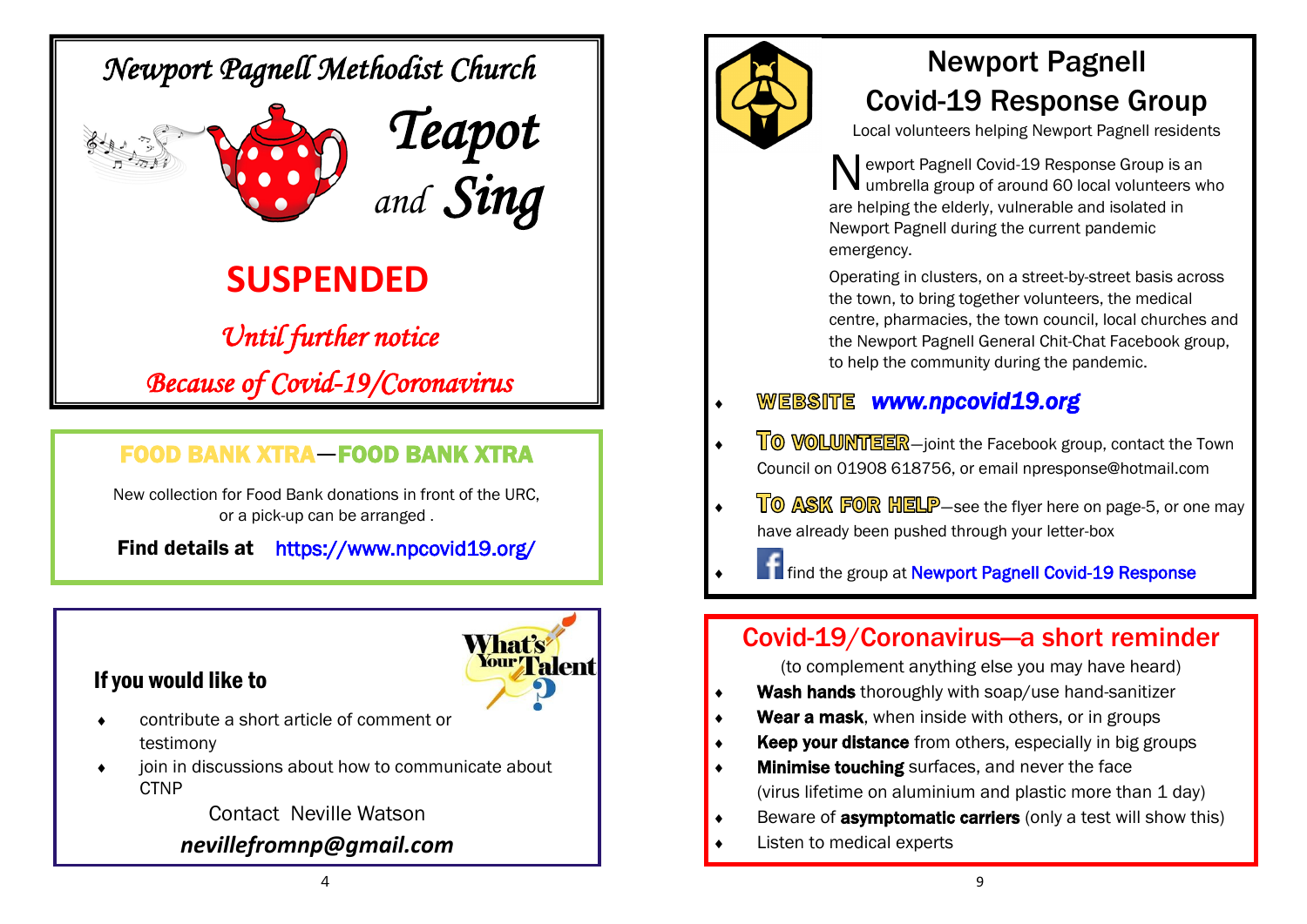#### A note on viewing the CTNP website

From time to time someone reports having difficulty seeing the latest version of a website page.

Here are two things you might try.

- $\vert$ 1. Use your browser **page-refresh** button (somewhere near the top left part of the screen) to force an update of the page from the server.
- 2. For some cases, like the recent update of the home page, you may need to delete all browser temporary data. Do this by finding the **History** function, and then within that the **Clear Browsing History** sub-function. Use that, to delete all brower history <for all time>.

Nothing beats seeing the latest information!



## IF YOU ARE SELF-ISOLATING, **WE CAN HELP**







LOCAL VOLUNTEERS HELPING NEWPORT PAGNELL RESIDENTS

or contact me via email at npresponse chotmail.com

#### If you are self-isolating due to COVID-19, I can help you.

Collecting and delivering your shopping A friendly phone call | posting mail Other urgent requests

#### I will do my best to help you (for free!) - just ask.

Coronavirus is contagious. We will avoid physical contact (2m distance). We will always show you a volunteer card. If you want to verify our official status, please call the Newport Pagnell Town Council office on 01908 618756, or find us on Facebook - Newport Pagnell Covid-19 Response Group

#### IF YOU DON'T NEED HELP, CAN YOU VOLUNTEER?

You can do this by joining the Facebook group, calling the Town Council office on 01908 618756 or emailing us at npresponse hotmail.com

We take your privacy seriously. Your information will be kept secure. It will NOT be used for anything other than the Newport<br>Pagnell COVID-19 response and will NOT be shared with third parties. At the end of the emergency Please wash your hands after reading this leaflet

8